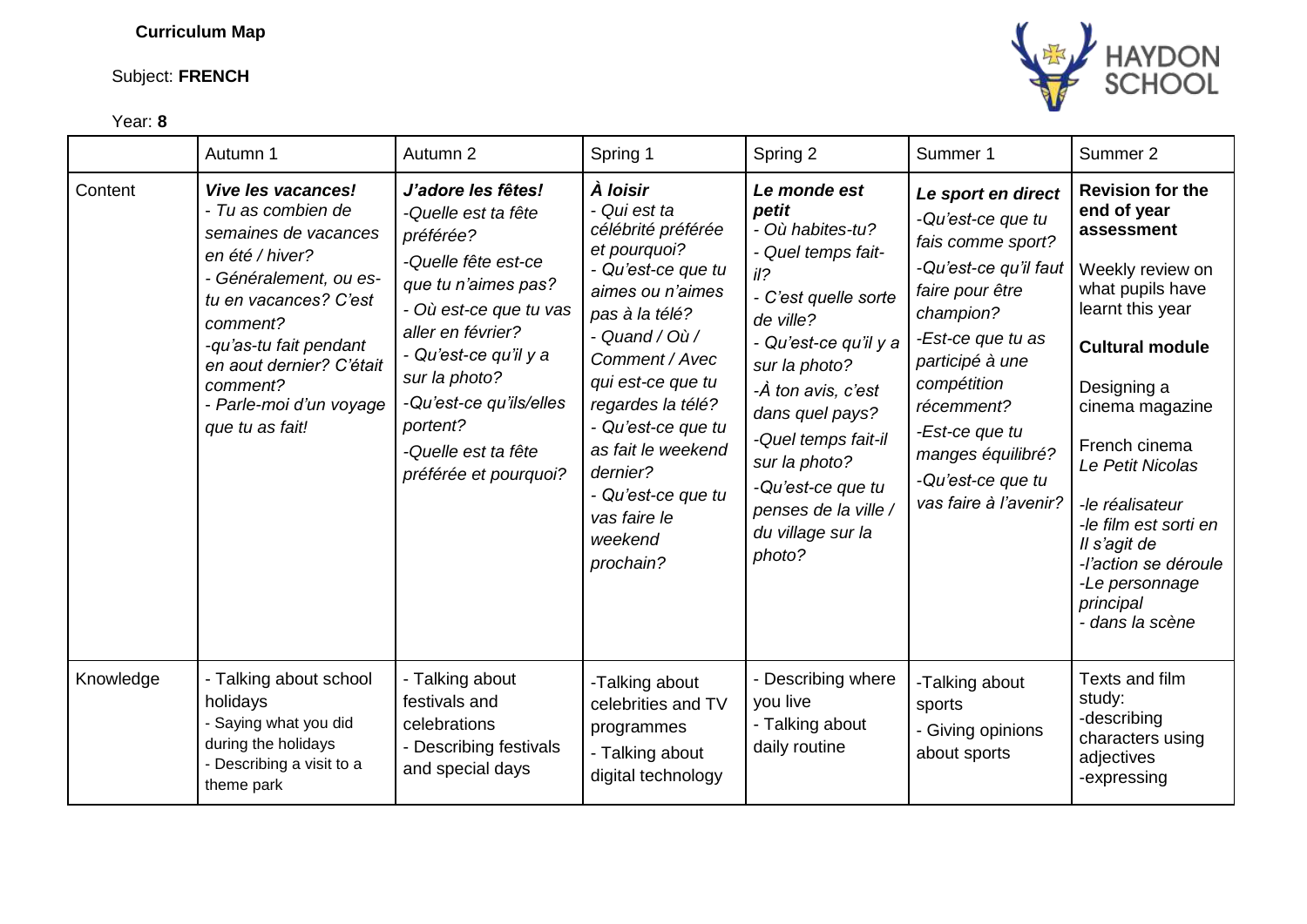|                      | - Saying where you went<br>and how<br>- Asking and answering<br>questions                                                                                                                                                                                                                                                                         | Buying food at a<br>market<br>- Talking about a<br>future trip                                                                                                                                                                                                                                                                                                                          | - Arranging to go to<br>the cinema<br>- Talking about<br>leisure activities                                                                                                                                                                                                                                             | - Talking about<br>moving house                                                                                                                                                                                                                                            | - Asking the way<br>and giving<br>directions<br>- Talking about<br>injuries and illness                                                                                                                                                                                                                             | opinions                                                                                                                                                                                                 |
|----------------------|---------------------------------------------------------------------------------------------------------------------------------------------------------------------------------------------------------------------------------------------------------------------------------------------------------------------------------------------------|-----------------------------------------------------------------------------------------------------------------------------------------------------------------------------------------------------------------------------------------------------------------------------------------------------------------------------------------------------------------------------------------|-------------------------------------------------------------------------------------------------------------------------------------------------------------------------------------------------------------------------------------------------------------------------------------------------------------------------|----------------------------------------------------------------------------------------------------------------------------------------------------------------------------------------------------------------------------------------------------------------------------|---------------------------------------------------------------------------------------------------------------------------------------------------------------------------------------------------------------------------------------------------------------------------------------------------------------------|----------------------------------------------------------------------------------------------------------------------------------------------------------------------------------------------------------|
| <b>Skills</b>        | -Revising the verbs<br>avoir and être<br>- To consolidate the<br>perfect tense of regular<br>-er verbs<br>-To consolidate<br>knowledge of irregular<br>past participles<br>- Using the perfect<br>tense of verbs that take<br>être<br>- To consolidate<br>negatives in the perfect<br>tense<br>- Using the present and<br>perfect tenses together | - Opinion phrases:<br>$i'$ aime + infinitive<br>-Pronunciation: silent<br>consonants at the end of<br>words $(t, x, p)$<br>- To practise regular<br>present tense verb<br>forms<br>- To consolidate<br>questions using<br>vouloir<br>- The partitive article:<br>some<br>- Using the near future<br>tense (with questions)<br>- Using the present<br>and near future tenses<br>together | - Using singular<br>and plural adjective<br>agreement<br>- To consolidate<br>the use of negative<br>expressions and<br>possessive<br>pronouns<br>when reading<br>- To revise some<br>time and frequency<br>expressions<br>- To revise the use<br>of the past, present<br>and near future<br>tenses with<br>common verbs | - Using pouvoir +<br>infinitive<br>-To consolidate the<br>use of <i>devoir</i> +<br>infinitive<br>- Using reflexive<br>verbs<br>- Listening to a<br>series of questions<br>and answers and<br>noting whether<br>each answer is in<br>the present, past or<br>future tense. | - Spotting<br>synonyms in<br>reading texts<br>- Using the<br>comparative<br>- Using the<br>imperative<br>- Using il faut to<br>say 'you must'<br>-Translating from<br>French into English<br>-using j'ai mal à / je<br>me suis blessé(e)<br>à<br>(+ definite article)<br>-Using depuis (to<br>mean 'for' / 'since') | -Using key verbs to<br>describe yourself<br>and others<br>- Understanding<br>how adjectives<br>agree<br>-Using time<br>phrases, present,<br>past and future<br>tenses to describe<br>yourself and others |
| <b>Key Questions</b> | -how do you conjugate<br>to have and to be in all<br>pronouns, present<br>tense?<br>- how do you form the<br>past tense of regular<br>verbs?                                                                                                                                                                                                      | -how do you<br>pronounce?<br>-how do you know<br>which preposition to<br>use for some?<br>-how do you form the<br>near future tense?                                                                                                                                                                                                                                                    | -how do you<br>recognise the 3<br>tenses when<br>reading a text?<br>- what details do<br>you add to make<br>your writing                                                                                                                                                                                                | - how do you<br>recognise the 3<br>tenses when<br>listening to a track?<br>-what keywords<br>are useful to ask<br>questions?                                                                                                                                               | - which words are<br>synonyms in the<br>text?<br>-how do you<br>translate<br>sentences into<br>English?                                                                                                                                                                                                             | - differences<br>between the 20 <sup>th</sup><br>and 21th century<br>social habits?<br>-What similarities<br>and differences<br>can you identify                                                         |